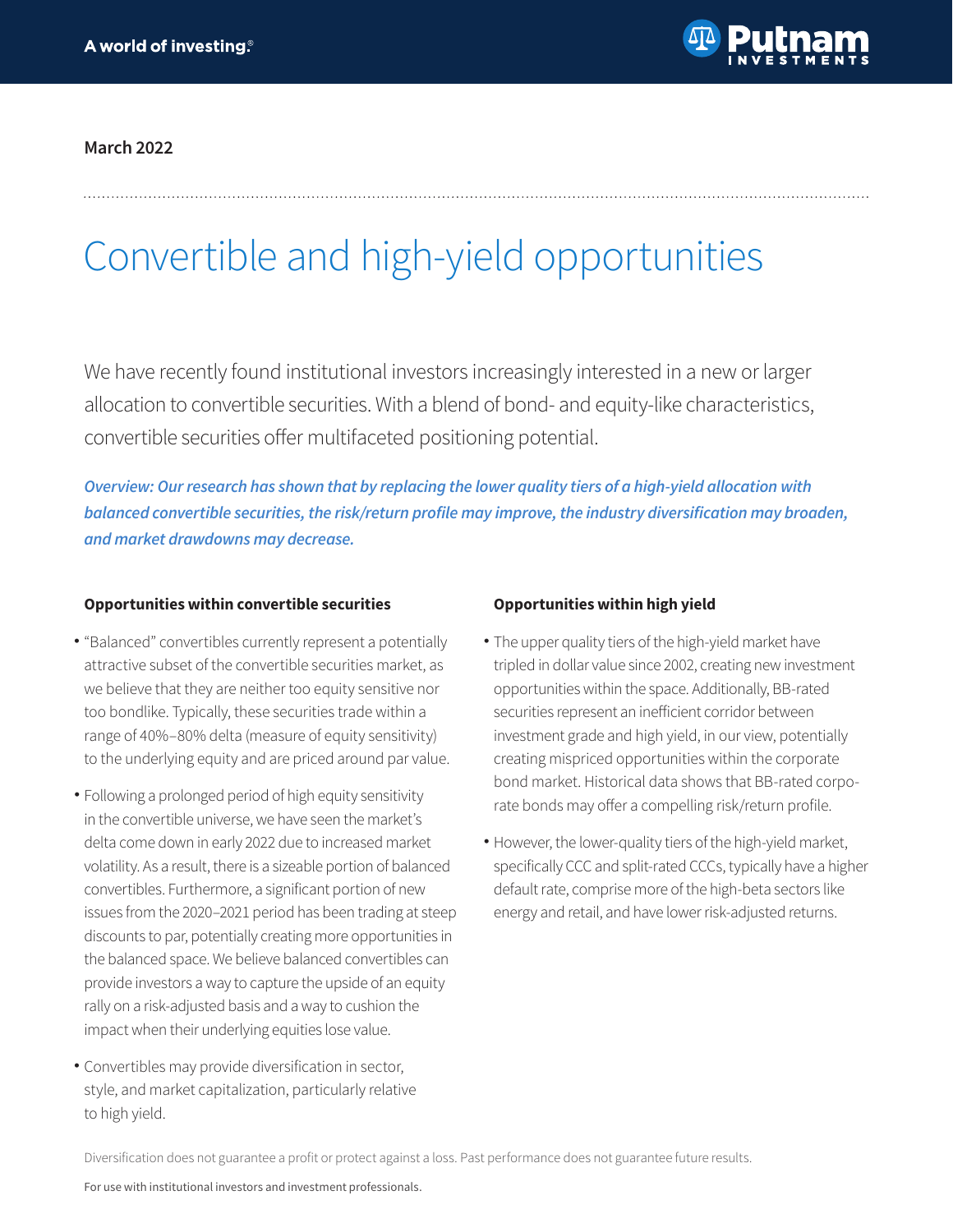#### **March 2022 | Convertible and high-yield market opportunities**

| Risk/return statistics (Nov 2009-Dec 2021)    | Annual mean<br>return | Standard<br>deviation | Information<br>ratio | Maximum<br>drawdown |
|-----------------------------------------------|-----------------------|-----------------------|----------------------|---------------------|
| ICF BofA Total Return U.S. Convertible Index* | 13.50%                | 11.83%                | 1.14                 | $-16.89\%$          |
| CCC High Yield                                | 7.75                  | 10.30                 | 0.75                 | $-22.00$            |
| B High Yield                                  | 6.96                  | 6.60                  | 1.06                 | $-12.97$            |
| BB High Yield                                 | 7.82                  | 6.01                  | 1.30                 | $-10.48$            |

\* Representative of the "balanced" part of the U.S. convertible universe. The ICE BofA Total Return U.S. Convertible Index is a subset of ICE BofA U.S. Convertible Index including securities with a delta greater than or equal to 0.4 and less than 0.8.

Data as of 12/31/21. For illustrative purposes only.

CCC High Yield, B High Yield, and BB High Yield represent segments by credit quality based on components of the Bloomberg U.S. High Yield Index. Past performance is not a guarantee of future results. Indexes are unmanaged and used as a broad measure of market performance. It is not possible to invest directly in an index.

Against this backdrop, we believe that there are absolute and relative return opportunities in the U.S. convertible market (specifically in the balanced part of the market) as well as in the upper tier of the high-yield market (largely BBs). By replacing the lower-quality tiers of a high-yield allocation with balanced convertible securities, the risk/ return profile may improve, the industry diversification may broaden, and market drawdowns may decrease, in our view.

Given our experience in managing customized client solutions, specifically within this area, we can create a portfolio that includes a customized blend of convertible and high-yield issues to help suit the desired risk/return profile.

We see a compelling opportunity in the convertibles asset class and would like to tell you more about our proposed solutions and the track record of our strategies. Please contact us to arrange a discussion.

# **Replacing lower-quality high yield with balanced convertibles could potentially increase return (total and risk/adjusted) without meaningfully impacting risk (standard deviation and drawdown) over time.**



**Annualized returns gross of fees as of 12/31/21**

\* Risk represents standard deviation. Past performance is not a guarantee of future results. Indexes are unmanaged and used as a broad measure of market performance. It is not possible to invest directly in an index.

Sources: Putnam, J.P. Morgan. Data as of 12/31/21. Please see page 3 for full disclosures.

For use with institutional investors and investment professionals.